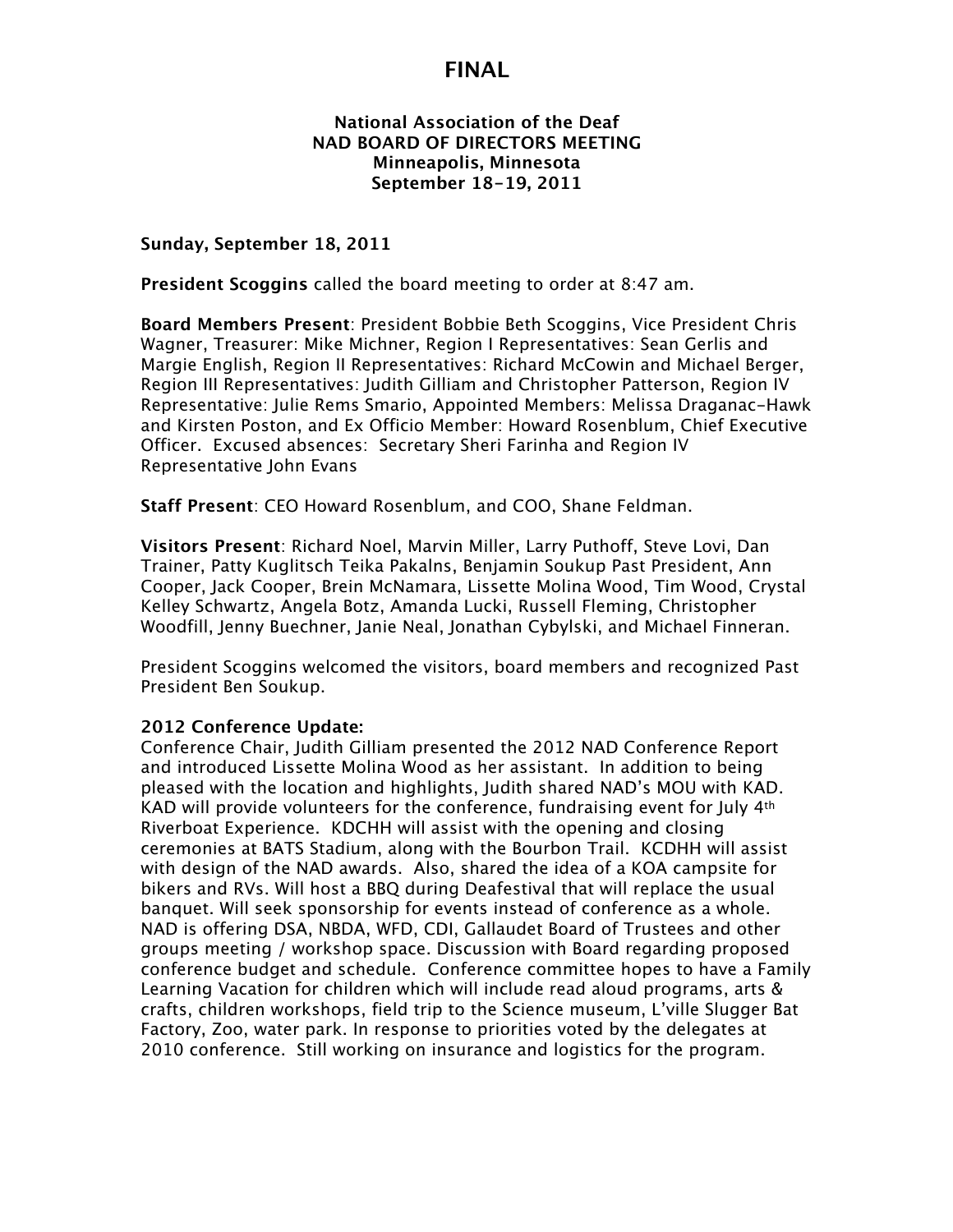**Action item:** Combo ticket reduced to \$150, 2 year membership to be included – to be discussed with board. Discussion involved concerns regarding changes from an economic standpoint.

Conference Chair Gilliam, discussed with NAD Board regarding new conference logo, including a presentation by VJ Moore via video explaining DeaFestival.

**2011/09-01** (Patterson) moved to accept conference logo as shown. M/S/P.

Lastly, Judith led the discussion regarding MDAP – pros and cons, financial impact, reminder of 40<sup>th</sup> Anniversary next year. Board discussed about preliminaries and continuance of event.

**2011/09-02** (Patterson) moved to continue with 2012 MDAP and plan a new format to replace the MDAP after the 2012 Conference. M/S/P

**Action Item:** The board will assign the task to YST to come up a new plan.

### **CEO Report:**

CEO Rosenblum presented NAD Headquarters Report (see attached). In addition, CEO Rosenblum notified the Board that the NAD will be offering temporary space to the AADB until they secure their own space.

Jr. NAD will be at California School for the Deaf - Riverside in November 2011. If any Board member is interested in attending the conference, they should contact Howard or Shane.

President Scoggins expressed appreciation for an outstanding job to Howard and Shane.

Board member, Kirsten Poston requested that the CEO report to be shared with the public. CEO Rosenblum responded that a cleaned up version of the report to be shared with the public.

#### **Treasurer Report:**

Treasurer Michner gave report on financial report and the FY11 Audit Report

Michner discussed the McClelland Fund of which a motion was made in a previous board meeting to release the funds from restriction. Feldman reported that the restriction cannot be removed, and that we can only use interest from this Fund to support the awards.

Wagner expressed concerns in regards to the FY11 Management Letter where it indicated need for a policy or strong documentation related to segregation of duties of cash receipts. Michner responded that steps are being taken to segregate the duties.

Board reviewed Audit report. Discussion on DCMP concerns followed. The Board acknowledged the need for an alternative plan if NAD was not awarded. Discussion followed in regards to an alternate revenue plan.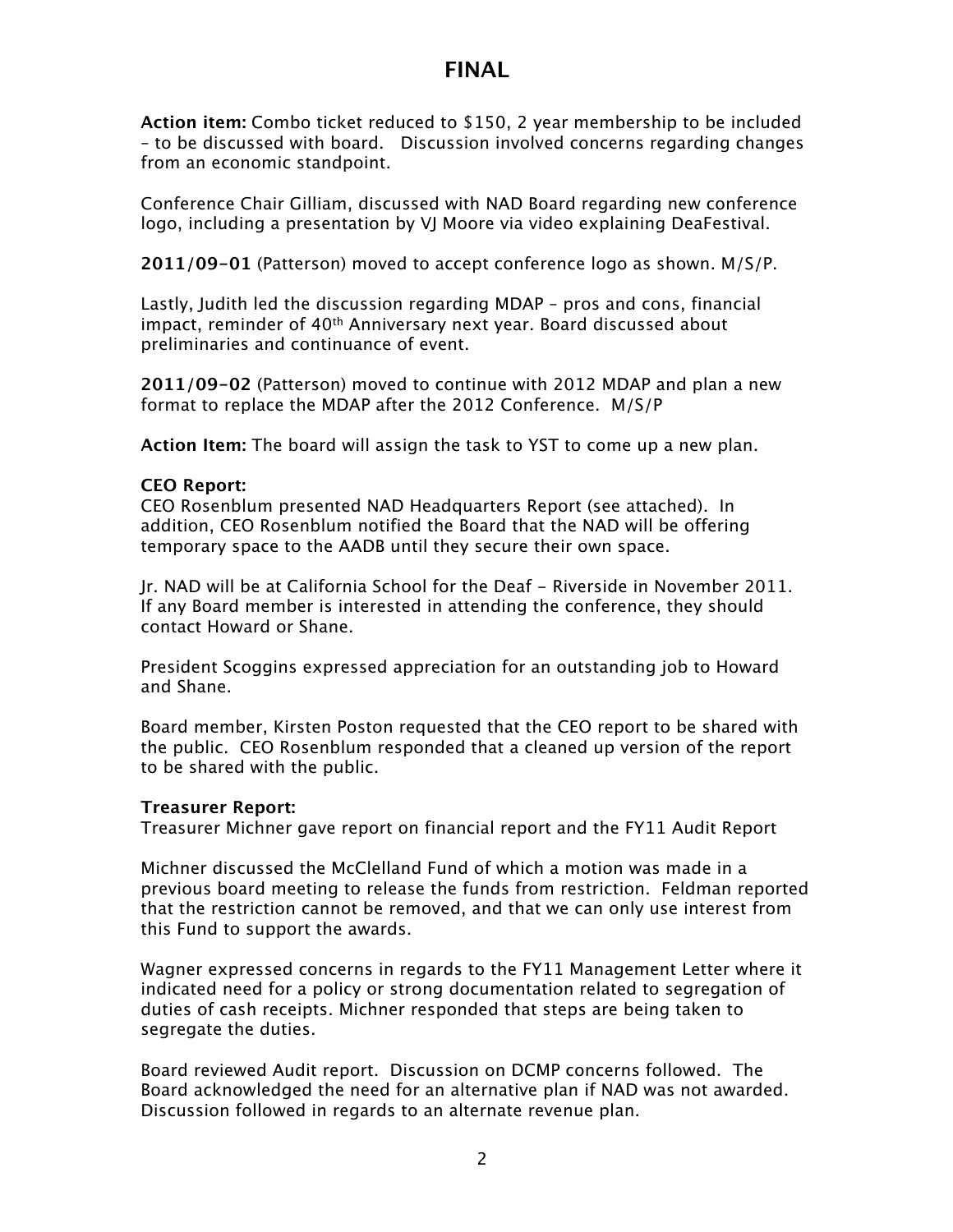Treasurer reviewed Financial Statement consisting of the last quarters. (April to August 2011). Discussed the need for more fundraising efforts by the board – specifically, board's individual giving and corporate giving.

**Action item:** Increase board's individual and corporate giving plan.

### **Public Input:**

Marvin Miller expressed his sincere appreciation to the board for its devotion to NAD. He shared concerns regarding US Department of Education's lack of commitment to our culture and language would like to see more done by NAD.

**2011/09-03** (English) moved that the Board instruct the Education Subcommittee of the Public Policy Committee to develop a work group focusing on deaf education strategies. M/S/P

Vice President Wagner brought to the board the following email motions needing to be ratified.

-Approval of May 2011 Minutes

-Wilding Funding (need to get exact wording from the email motion list)

**2011/09-04** Michael Berger moved to ratify all email motions. M/S/P

### **Update on RID/NAD:**

President Scoggins shared with the Board the NAD – RID updates. Currently, RID – NAD are enhancing the test development leading to a new test system. This project requires for NAD to be more involved in RID committees, i.e. ethic committee, certification council committee and education development committees. Various individuals were recommended to be on the RID committees.

President Scoggins announced that the CDI task force has been completed. They will be presented to the RID board meeting this week. The task force needs to develop an ASL portion. Judith Gilliam expressed her concern in regards to the lack of response to the survey after the RID conference. Margie English responded that RID was in a bind, and wanted an ASL version of the survey prior to releasing it. Discussion followed in regards to specialized areas of interpreting. President Scoggins encourage board members to send survey link to members of the community. In response to the new RID testing – one test will be developed for the general interpreting community, and then in the next phase, testing for specialized interpreting will be available.

### **Updates from Region and Appointed Board Members (in addition to their written reports submitted prior to board meeting):**

**Region 4** Board member Julie Rems - Smario shared concerns in regards to schools for the deaf in Utah and Oregon. Members are at loss and unsure what they can do. Sean Gerlis emphasized the need to drive state associations to pull together key players and build coalition efforts to address the crisis. Rems-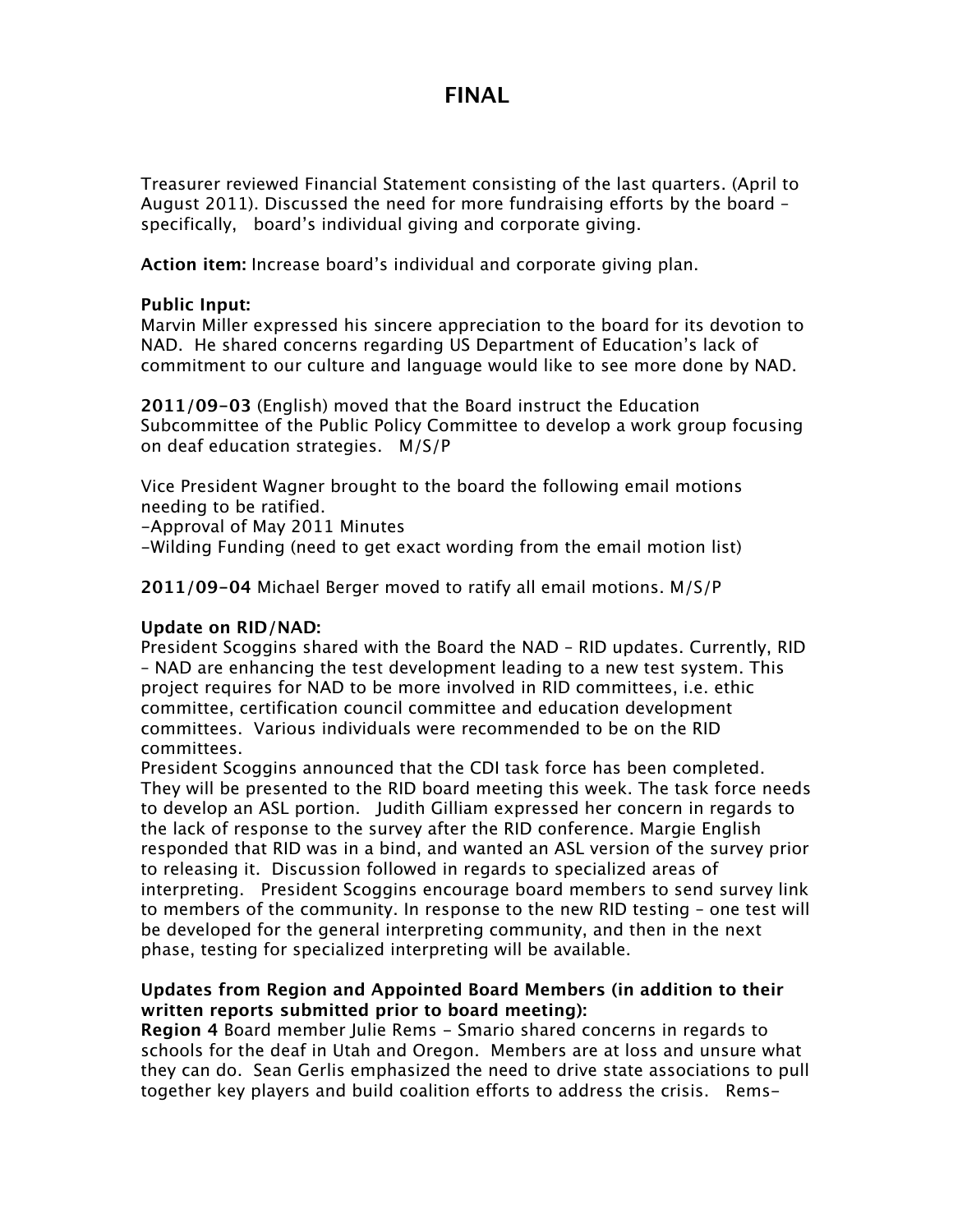Smario believes that state associations have exhausted their resources and need guidance in seeking new resources outside of their state. Discussion followed in regards to schools and course of action.

**Appointed Board Member** Kirsten Poston, along with Richard McCowin and Howard Rosenblum, met with the leaders of NBDA, NADC and NHCDHH, and discussed strategies to make diverse organizations feel more welcome to the NAD.

**Appointed Board Member** Melissa Dragnac-Hawk brought to the Board concerns regarding the current diversity statement and "zero tolerance". We continue to collect input from national organizations on our diversity statement.

**Region 2** Board Representative: Richard McCowin gave a workshop at the National Black Deaf Advocates Conference with Kirsten Posten and CEO Howard Rosenblum. He shared with the board the history of NAD and NBDA relationships. Richard McCowin and Michael Berger asked for clarification about board involvement in state association board issues. Discussion followed.

**Region 3** Board Representatives Judith Gilliam and Christopher Patterson announced the six states that have expressed interest in the NAD 2014 conference. They are Georgia, Florida, Texas, Alabama, North Carolina, and Oklahoma.

**Region 1** Board Representatives Margie English and Sean Gerlis shared concerns about communication within the state association and their board members and the region board members. Discussion followed about development of a "tool kit" for state associations to utilize during a crisis in their state.

#### **Social Media:**

Brein McNamara of Signcasts gave a presentation to the Board on Social Media 101. Discussion followed on safeguards in social media.

### **Monday, September 19, 2011**

**President Scoggins** called for the board meeting to continue at 8:58 am.

**Board Members Present**: President Bobbie Beth Scoggins, Vice President Chris Wagner, Treasurer: Mike Michner, Region I Representatives: Sean Gerlis and Margie English, Region II Representatives: Richard McCowin and Michael Berger, Region III Representatives: Judith Gilliam and Christopher Patterson, Region IV Representative: Julie Rems Smario, Appointed Members: Melissa Draganac-Hawk and Kirsten Poston, and Ex Officio Member: Howard Rosenblum, Chief Executive Officer. Excused Absences: Secretary Sheri Farinha, and Region IV Representative John Evans

**Staff Present**: CEO Howard Rosenblum, and COO Shane Feldman

**Visitors Present**: Lissette Molina Wood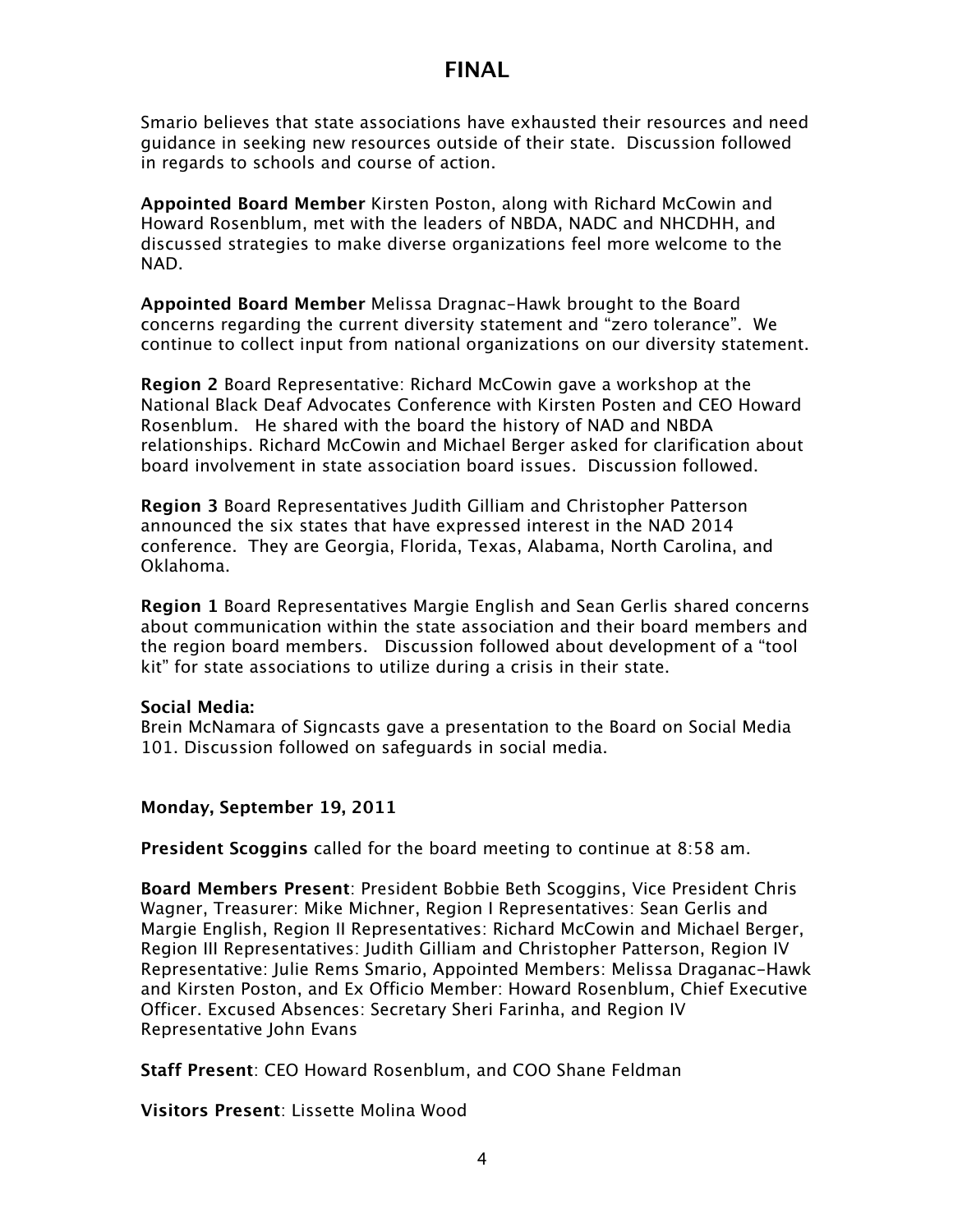President Scoggins led discussion on social media and board's responsibilities. Discussed Tweeting during board meetings – concerns regarding information shared by Board or HQ. English brought to discussion about the need for a clear communication plan along with action plan. Michner suggested that we hold a roundtable discussion at the 2012 conference about the role of board and HQ.

### **Diversity Committee:**

Poston explained the rationale of getting other national organizations involved as delegates at our conference. Board will revaluate after two years. Discussion followed.

**2011/09-05** (Dragnac-Hawk) moved that the NAD 2012 conference include two-hour diversity training during the Council of Representatives Orientation. M/S/P

**2011/09-06** (Poston) moved that NAD waive affiliate fees for national organization nonprofits serving people of color for two years to encourage the likelihood of their participation of NAD as delegates, and the Board shall revaluate the membership status. M/S/P

**2011/09-07** (Poston) moved that NAD establish a Diversity Program that will encompass the following: Financial support for diversity presenters, Scholarship fund to sponsor at a maximum of 5 individuals each year from diverse backgrounds to participate in NAD Conferences, who may experience financial hardship. (Motion was tabled to next board meeting). M/S/P

### **Marketing Committee:**

English provided an update to the Board on the Marketing video project. A Request for Proposal was developed to seek out a person who can produce and direct videos, which will be used in social media and general media. Currently we are seeking bids from Julia Dameron, Jon Savage and Martha Anger. Discussion followed in regards to the budget

**2011 / 09-08** (English) moved for the NAD CEO to develop an action plan for FY13 by the next board meeting. M/S/P.

**2011/09-09** (Gerlis) moved for the board to move into executive session at 11:16 am. M/S/P

**2011/09-10** (Patterson) moved to out of executive session 11:45 am M/S/P

### **Remaining items:**

Treasurer Michner answered questions in regards the Conference budget. Discussion followed.

**2011 / 09-11** (Patterson) moved to approve the audit report. M/S/P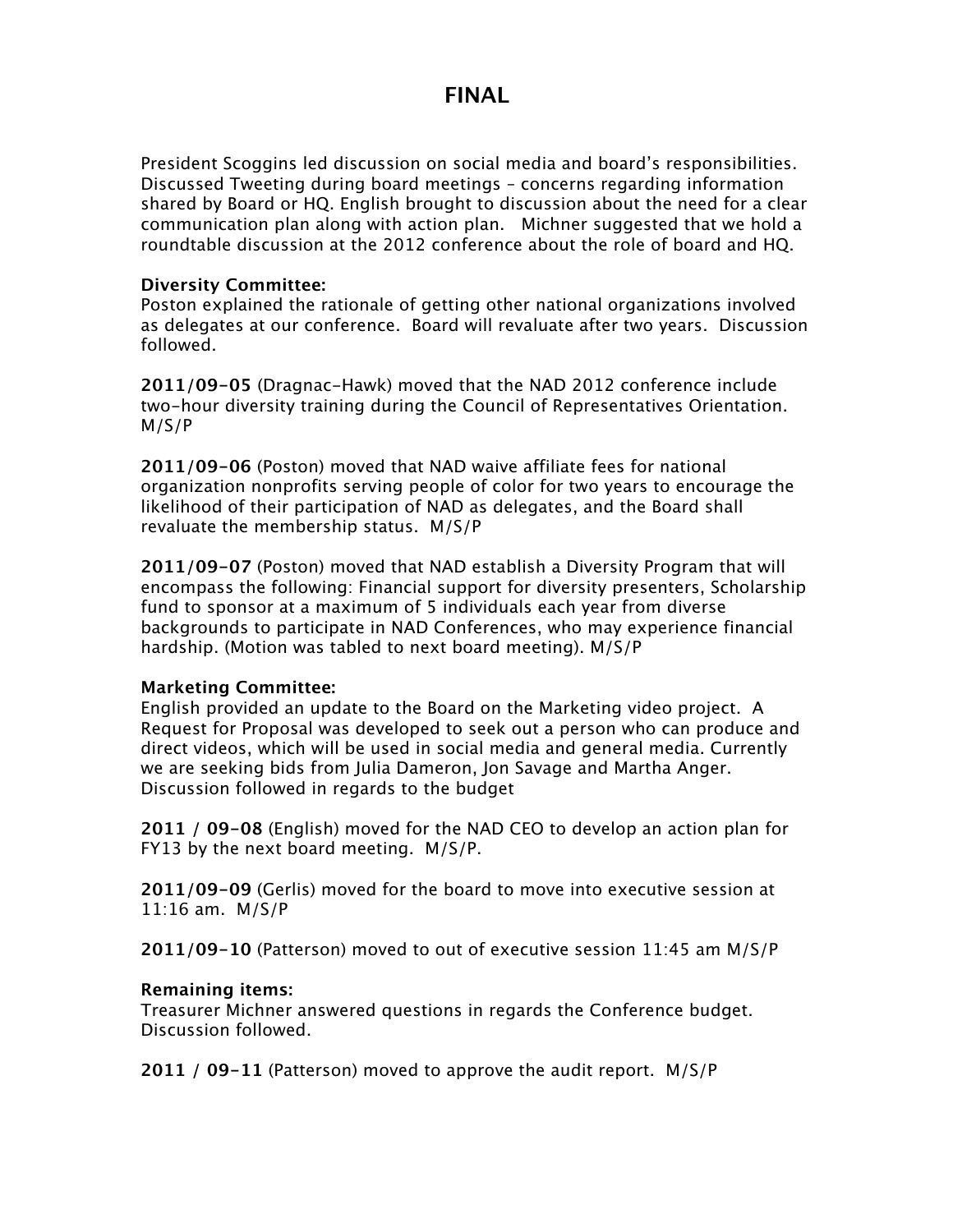### **2014 Conference Update:**

Vice President Wagner provided the Board the process for the 2014 site selection. Five cities recommended by the Region 3 attendees are Atlanta, Georgia; Tampa, Florida; Austin Texas; Birmingham, Alabama; and Charlotte, North Carolina.

Discussion followed related to events that will occur in Summer 2014 – Gallaudet 150th Anniversary and DeafNation 2014 in Las Vegas. Both events will be held in the same month – July 2014. Wagner clarified that the NAD does not have a policy to hold conference during July 4th holiday week. It happens for several reasons, including costs. Wagner also explained that the NAD does not have an exclusive agreement with Marriott. We are free to choose whatever hotel that meets our needs, including space requirements, sufficient resources including volunteers and costs. Chris Patterson strongly encouraged board to consider Atlanta. Lissette Molina Wood, Vice President of Florida Association of the Deaf, presented to the Board to consider Tampa, Florida. Judith Gilliam reported that Oklahoma did send a letter to Region 3 expressing interest in the 2014 Conference.

**Action Item:** The Board agreed on consensus for Headquarters to request proposals from the six cities including, Oklahoma City.

**Region 2** Representative Michael Berger reported the work progress on the SAAC Handbook with SAAC Chair Jenny Bouecher. The Board should consider including SAAC members in planning regional caucuses. He recommended for the SAAC membership to include any State Association Board members rather than restricting to state association presidents. Richard McCowin discussed the implementation of the State Association National Conference.

### **Update on MOU's:**

CEO Rosenblum shared with the board on the status of several memorandums of understanding. He sent Lindsay Darnall Jr. the MOU for VAME and expect a response within the next several weeks. The DYUSA MOU approved by the board in the May board meeting has been finalized and signed. Discussion followed on Deafhood Foundation (DHF)'s MOU proposal to the NAD. Wagner disclosed conflict of interest in discussing the Deafhood Foundation MOU due to the author of the MOU being his employee, thus will abstain from any discussion in regards to the MOU.

President Scoggins will meet with Deafhood Organizing Chair, George Zein, to discuss the changes.

**2011 / 09-12** (Gilliam) move to accept the Deafhood Foundation MOU with the recommended changes M/S/P

### **Public Policy:**

CEO Rosenblum presented the report of the Public Policy Committee on behalf of Chair Alexis Kashar. The Board discussed the revised Telecommunications position paper.